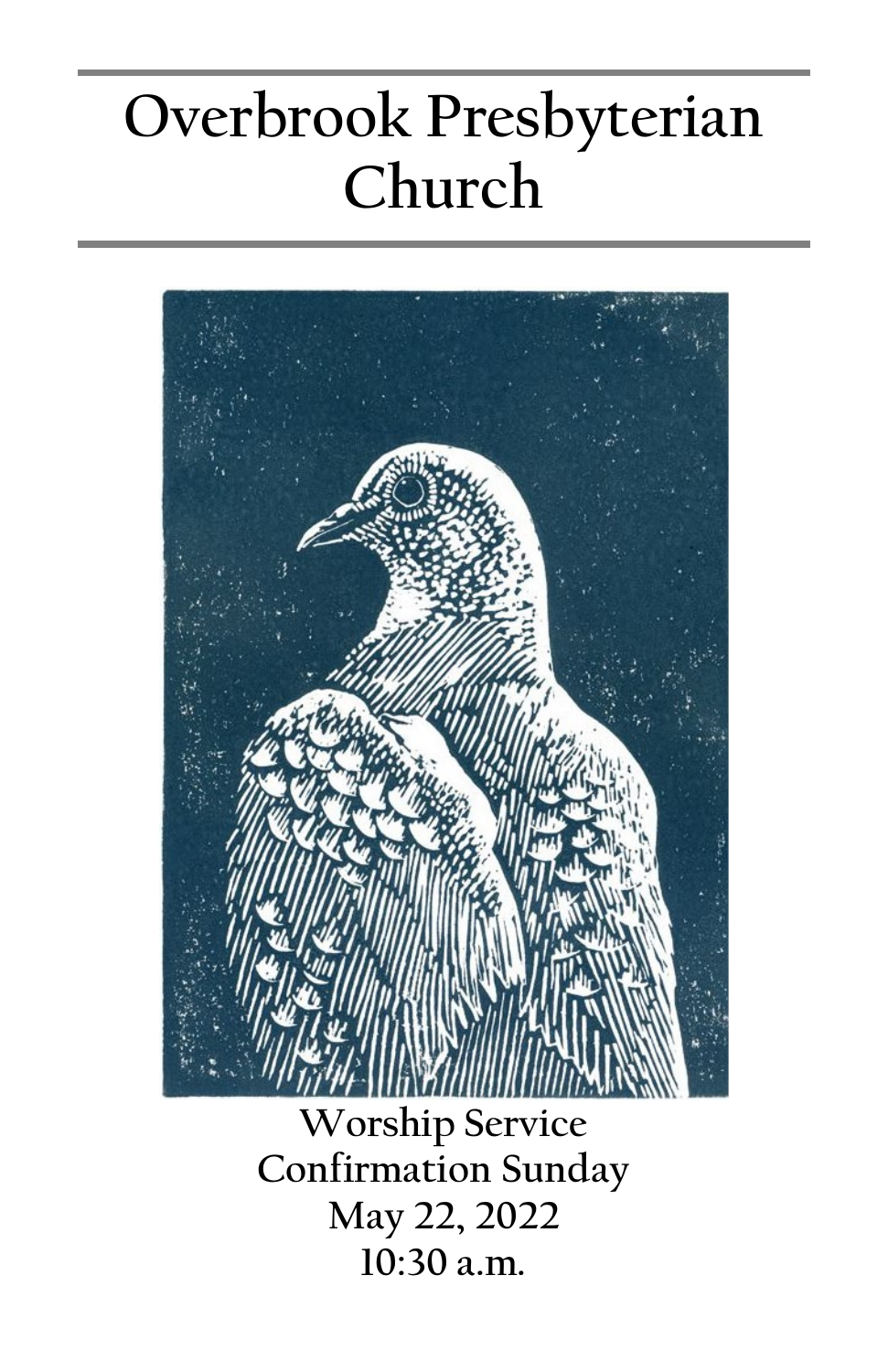# **Welcome to Overbrook Presbyterian Church We are glad you are worshiping with us this morning!**

# **Notes on Today's Service**

**If you are a visitor**, we invite you to fill out a card in the pew rack and place it in the offering plate.

# **Leading Worship Today:**

The Rev. Dr. Adam Hearlson, Pastor Dr. Christopher Gage, Director of Music The Overbrook Choir Zubin Fiorillo, cello Aiaynna Long, acolyte

Today's chancel flowers are given by the glory of God.

**Ushers: Robert Harden, Jr**., Kevin Davis, Davorka Sabljak, Aimerie Scherluebbe, Will Schick, Trudy Sheau, Yannick Geraldo and Blake Hotek

**Childcare** is available during the worship service. Worship is for all ages, but, should your infant or preschooler become restless during worship, excellent childcare is provided in our nursery.

> **Large Print Bulletins and Hymns are Available.** Please speak to one of the ushers if you have special needs.

**Following worship today,** please join us for Fellowship Hour in the Wistar Morris room. Today's fellowship hour is hosted the parents/guardians of the Confirmands. All are welcome!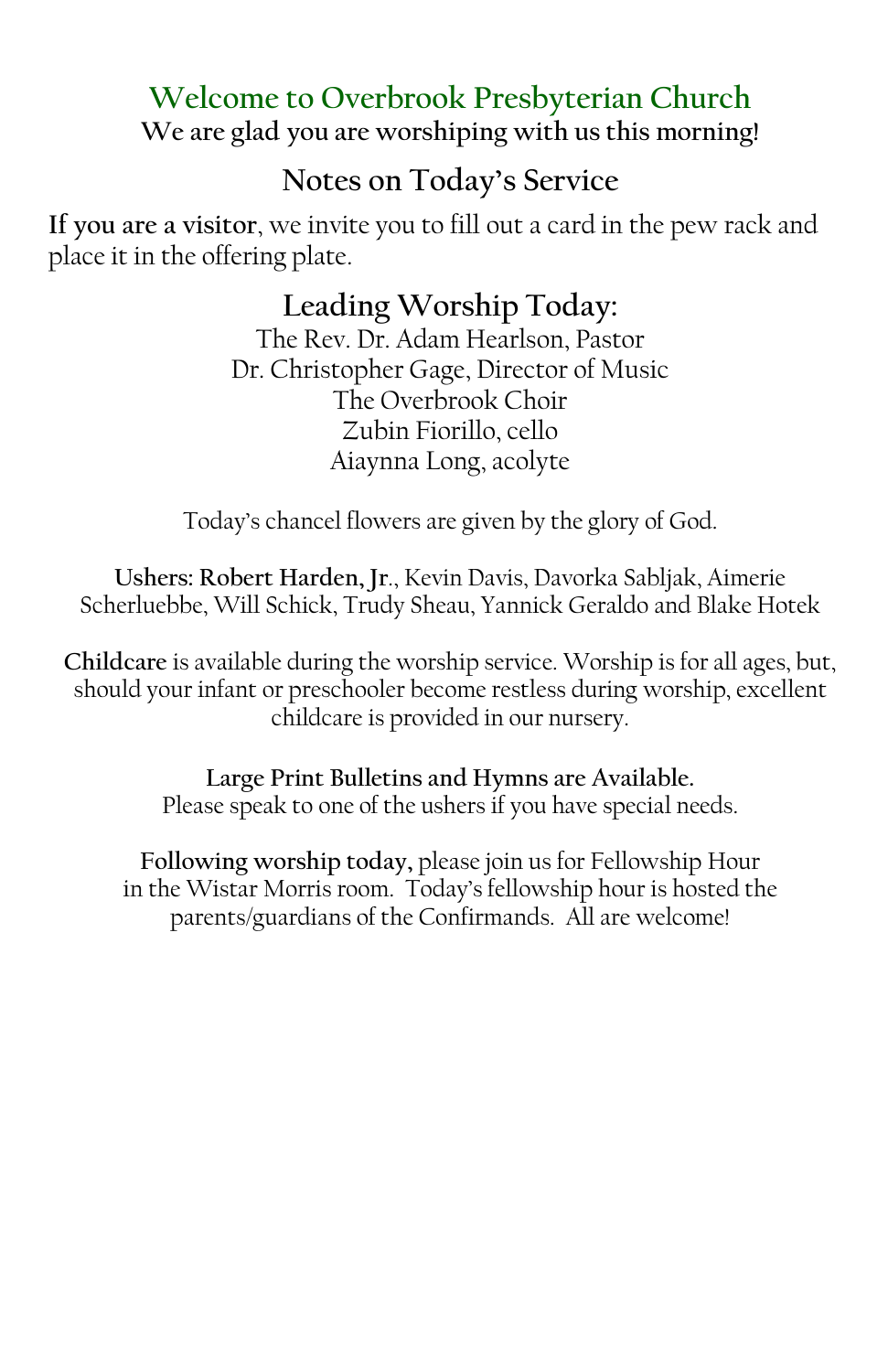## *Please enter the sanctuary in a spirit of reverence as we prepare for worship and remember to silence all cell phones before the service. =Stand as you are able*

# GATHERING IN

| PRELUDE                                                                                                                                                                                                                                                                                                                                                                                                                                                                                                                                                                                                                      | Larghetto deliberato                                                                                                                                                                                                                                                                                        | Fumio Hayasaka<br>$(1914-1955)$        |
|------------------------------------------------------------------------------------------------------------------------------------------------------------------------------------------------------------------------------------------------------------------------------------------------------------------------------------------------------------------------------------------------------------------------------------------------------------------------------------------------------------------------------------------------------------------------------------------------------------------------------|-------------------------------------------------------------------------------------------------------------------------------------------------------------------------------------------------------------------------------------------------------------------------------------------------------------|----------------------------------------|
| <b>INTROIT</b>                                                                                                                                                                                                                                                                                                                                                                                                                                                                                                                                                                                                               | O praise God in his holiness                                                                                                                                                                                                                                                                                | George Thalben-Ball<br>$(1896 - 1987)$ |
| ❖ CALL TO WORSHIP<br>Lily Baker                                                                                                                                                                                                                                                                                                                                                                                                                                                                                                                                                                                              |                                                                                                                                                                                                                                                                                                             |                                        |
| Leader:<br>People:<br>Leader:<br>People:<br>Leader:<br>People:<br>Leader:<br>All:                                                                                                                                                                                                                                                                                                                                                                                                                                                                                                                                            | All who thirst, come to the water.<br>Come, all who are weary;<br>come, all who yearn for forgiveness.<br>The Holy Spirit has washed over us,<br>Our holy God beckons and blesses us.<br>Drink deeply of these living waters.<br>May our thirst be quenched this day.<br>Glory to you, O Lord, glory to you |                                        |
| <b>◆HYMN No. 826</b><br><b>CRUCIFER</b><br>Lift High the Cross                                                                                                                                                                                                                                                                                                                                                                                                                                                                                                                                                               |                                                                                                                                                                                                                                                                                                             |                                        |
|                                                                                                                                                                                                                                                                                                                                                                                                                                                                                                                                                                                                                              |                                                                                                                                                                                                                                                                                                             |                                        |
| WELCOME                                                                                                                                                                                                                                                                                                                                                                                                                                                                                                                                                                                                                      |                                                                                                                                                                                                                                                                                                             | Adam Hearlson                          |
| PRAYER OF CONFESSION AND COURAGE (unison)<br>Nina Bowser<br>Lord, you showed us true humility by becoming one of us,<br>yet too often we practice pride.<br>You cried alongside your friends and for the city of Jerusalem,<br>yet too often we rush past the pain of others and are careless about<br>our cities.<br>You loved those who were weak, despised, or cast out,<br>yet too often we love those who are strong, respected, or popular.<br>You freely forgave and healed,<br>yet too often we hold grudges and cause pain.<br>You lived a perfectly holy life,<br>yet too often we do not yearn for righteousness. |                                                                                                                                                                                                                                                                                                             |                                        |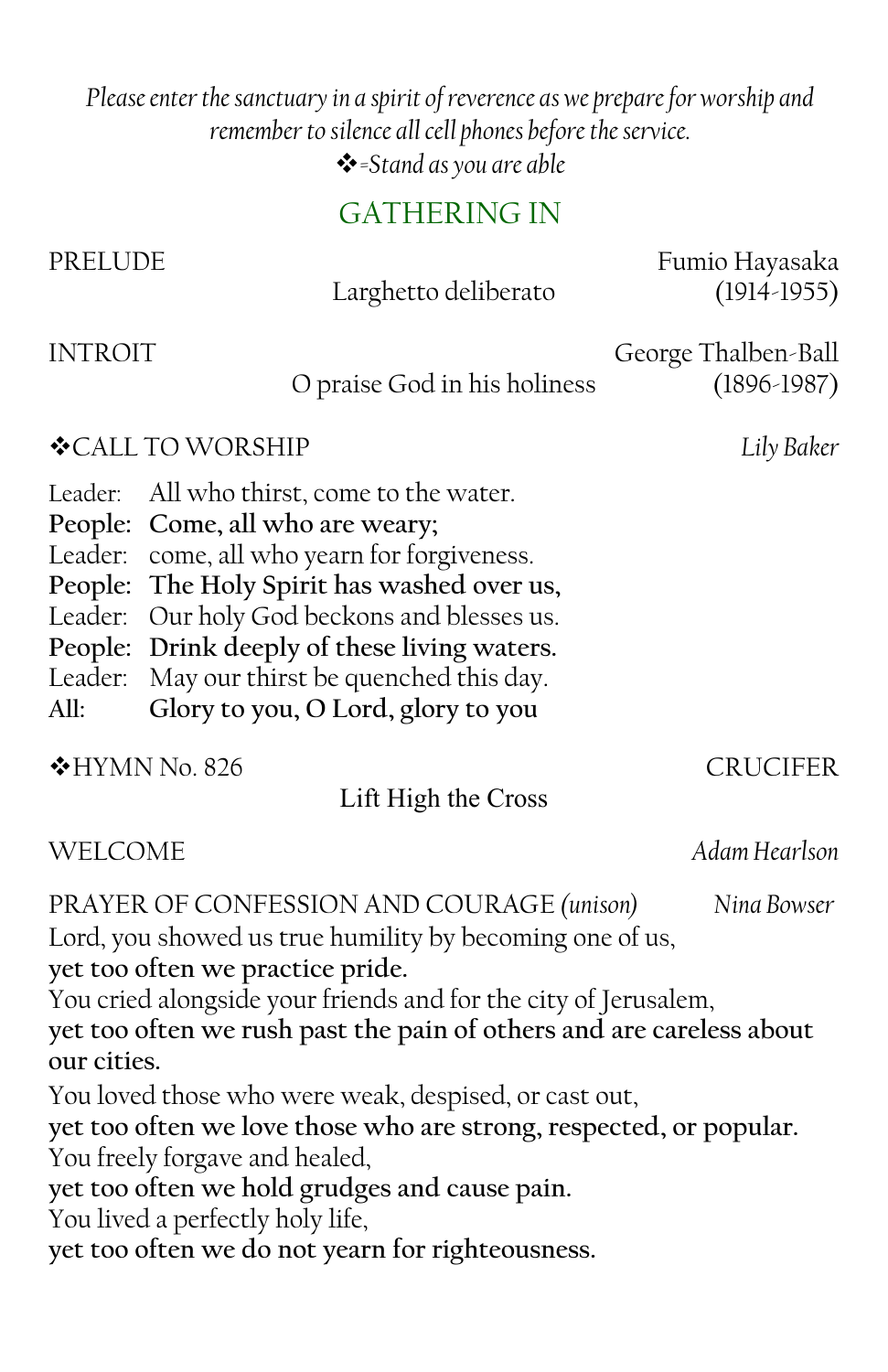You prayed that we who believe in you should be united with each other and you,

**yet too often we focus on the differences that separate us from other believers.**

You were mocked, whipped, and even killed for us, **yet too often we deny you.**

You call us to be the salt of the earth and the light of the world, **yet too often we blend into or hide from our culture. Forgive us, Lord, so that we will shine with your glory. Amen.**

# SILENT CONFESSION

#### EMBRACING GOD'S GRACE *Nina Bowser*

#### GLORIA PATRI HYMN No. 581

Glory be to the Father, and to the Son, and to the Holy Ghost; as it was in the beginning, is now, and ever shall be, world without end. Amen, amen.

# CONFIRMATION

#### INTRODUCTION OF CONFIRMANDS:

Lily Baker Nina Bowser Yannick Geraldo Nora Halfenger Asa Hausmann Blake Hotek Aiyana Long Tess Kupstas Lahni Smedley Park Mayne Sarah Whalen

# AFFIRMATION OF FAITH

SACRAMENT OF BAPTISM-Nina Bowser

# AFFIRMATION OF CONGREGATION

AFFIRMATION OF MENTORS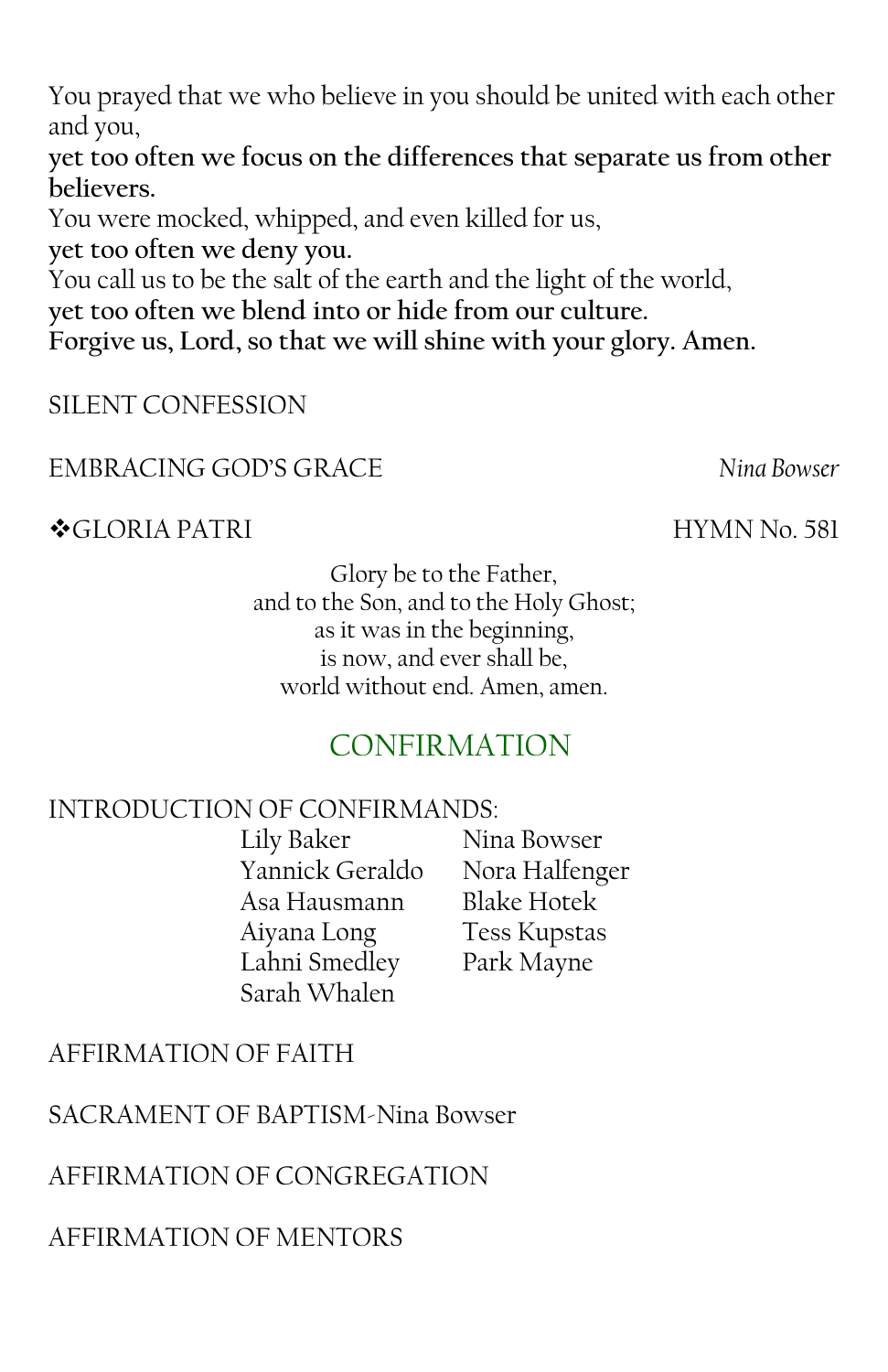LAYING ON HANDS SOLO J. S. Bach

> Sarabande from Cello Suite no. 2 (1685-1750) *Zubin Fiorillo, cello*

GOSPEL LESSON Luke 2:41-52 *Nora Halfenger* The Word of the Lord. Pew Bible, p. 55 **Thanks be to God.**

HOMILY The Journey of Faith *Adam Hearlson*

◆HYMN No. 488 WATERLIFE

**I Was There to Hear Your Borning Cry**

# RESPONDING TO THE WORD

LIFE AT THE CROSSROADS *Adam Hearlson*

PRAYERS OF THE PEOPLE *Park Mayne*

#### THE LORD'S PRAYER

**Our Father, who art in heaven, hallowed be thy name, thy kingdom come, thy will be done, on earth as it is in heaven. Give us this day our daily bread; and forgive us our debts, as we forgive our debtors; and lead us not into temptation, but deliver us from evil. For thine is the kingdom, and the power, and the glory, forever. Amen.** SHARING OF PEACE One: The Peace of Christ be with you. All: **And also with you.**

INVITATION TO OFFERING *Tess Kupstas (If you wish to leave an offering, we encourage you to use*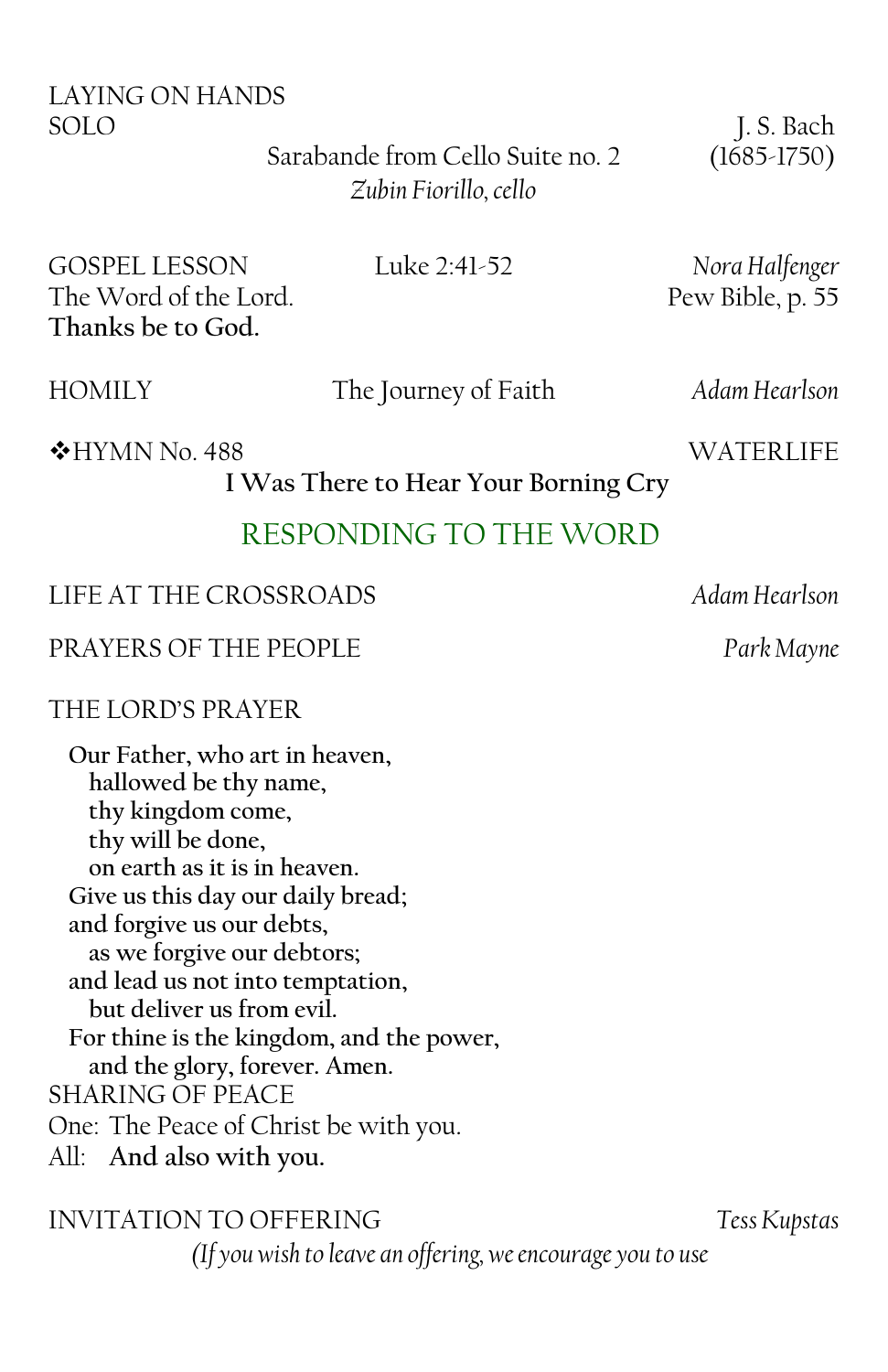*the offering plate by the lectern as you depart the Sanctuary.)*

#### MUSIC AT THE OFFERING Noel Rawsthorne

Christ Is Our Cornerstone (1929-2019) *The Overbrook Choir*

Christ is our cornerstone, on him alone we build; with his true saints alone the courts of heaven are filled: on his great love our hopes we place of present grace and joy above.

Here, gracious God, do thou for evermore draw nigh; accept each faithful vow, and mark each suppliant sigh; in copious shower on all who pray each holy day thy blessings pour.

O then with hymns of praise these hallowed courts shall ring; our voices we will raise the Three in One to sing; and thus proclaiming joyful song, both loud and long, that glorious name. *7th-century Latin hymn, tr. John Chandler*

◆ DOXOLOGY NOTE: NOTE: NOTE: NOTE: NOTE: NOTE: NOTE: NOTE: NOTE: NOTE: NOTE: NOTE: NOTE: NOTE: NOTE: NOTE: NOTE: NOTE: NOTE: NOTE: NOTE: NOTE: NOTE: NOTE: NOTE: NOTE: NOTE: NOTE: NOTE: NOTE: NOTE: NOTE: NOTE: NOTE: NOTE:

Praise God, from whom all blessings flow, Praise God, all creatures here below, Praise God above, ye heavenly host, Praise Father, Son, and Holy Ghost. Amen.

#### PRAYER OF DEDICATION *Tess Kupstas*

Generous God, we marvel at your lavish gifts to us: life and breath, food and shelter, opportunities for work and play, and, most especially, hope and peace in Christ. We now pledge ourselves to mirror and reflect the glory of your self-giving love, to continue in the pattern of generosity we see perfectly revealed in Christ, through whom we pray. Amen.

# SENDING FORTH

HYMN *(on next page)* LIGHT OF MINE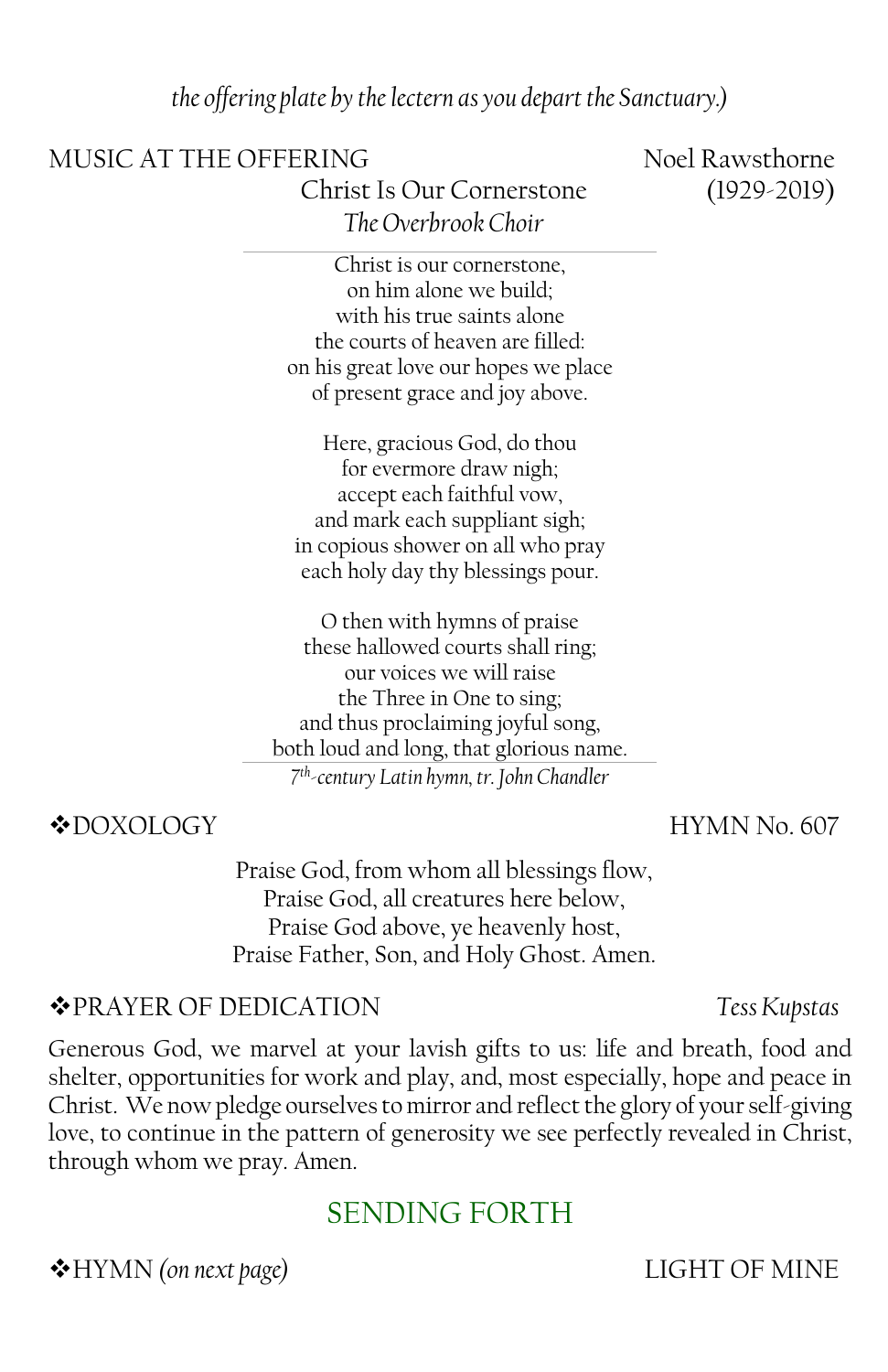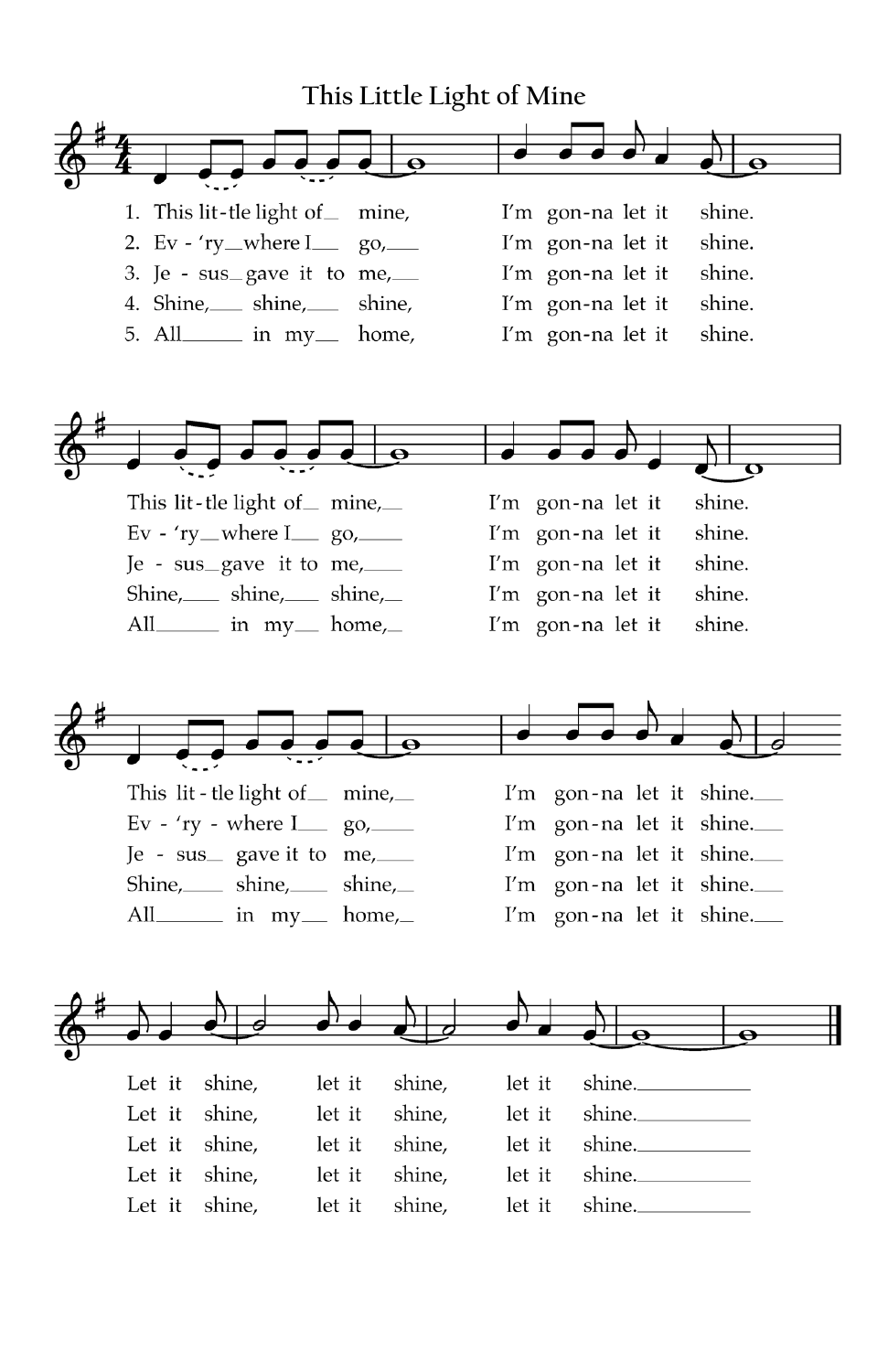#### BENEDICTION *Sarah Whalen*

CHORAL RESPONSE Annexe announced a communication of the contract of the contract of the contract of the contract of the contract of the contract of the contract of the contract of the contract of the contract of the contra Keep us in thy footsteps, Father (b. 1933)

#### Please depart quietly for those who wish to listen to the postlude. If you have a child or children who attended Sunday School, you may meet them in Fellowship Hall after the congregational meeting.

#### Music Spotlight: Preludes

Fumio Hayasaka was a Japanese composer who was especially known for his film music, in addition to several orchestral and chamber works. His compositional style combined elements of the late-Romantic era with those of traditional Japanese music. This piece is from a set of short pieces for piano; it features long, gentle melodic lines set against a soundscape of slowly changing harmonies.

#### **GENERAL ANNOUNCEMENTS AND EVENTS**

#### **Congregational Meeting after service**

The session of OPC has called a Congregational Meeting to be held after the worship service today. The sole item of business at this meeting will be to elect the Associate Pastor Nominating Committee to their work. Please aim to be present for this important decision. The nominees are as follows:

- Bob Kothari
- Kadie Whalen
- Herb Brabham
- Margaret Paschal
- Cheryl Davis
- Zubin Fiorillo

**Honoring Our Graduates.** As we approach the end of a challenging year, do you know a soon-to-be high school or college graduate? The Deacons would like to honor them in June. Please email the name of the graduate and their achievement either to Artia[, newlife5125@gmail.com,](mailto:newlife5125@gmail.com) or Lisa[, office@overbrookpresb.org.](mailto:office@overbrookpresb.org)

POSTLUDE Johann Ludwig Krebs Praeludium in G major (1713-1780)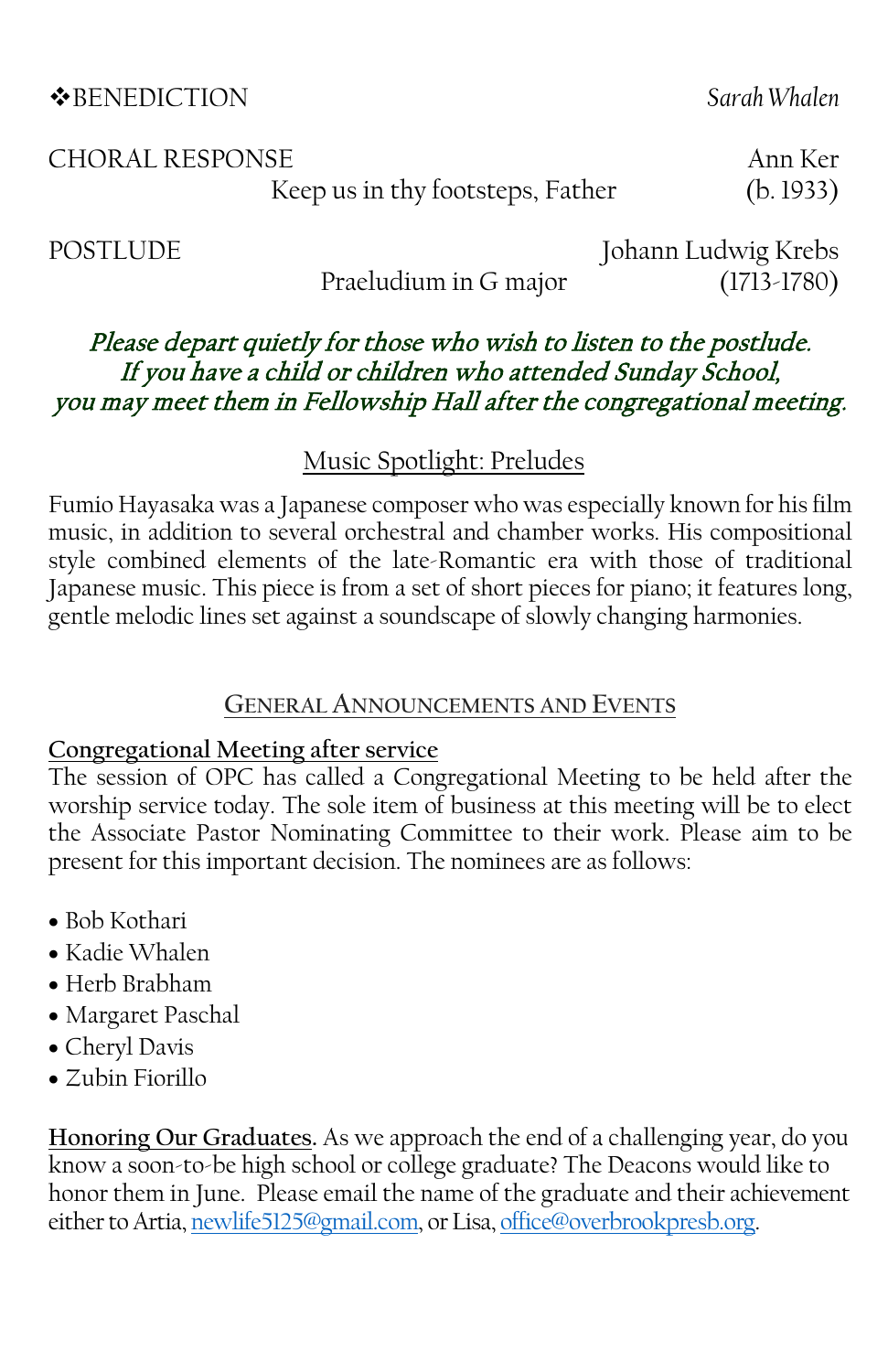**Fellowship Hour.** If you would like to host a Fellowship Hour, please see the sign-up sheet in the Wistar Morris Room or contact Artia Benjamin for more information. We are currently in need of hosts for July and August.

#### **YOUTH MINISTRY ANNOUNCEMENTS**

# **Youth Ministry Camping Trip**

### **June 3-5—Avalon Campground**

All OPC youth are invited to attend our Youth Camping Trip at Avalon Campground, Avalon, NJ. Come camp by the beach, enjoy smores by the fire, and spend time in fellowship. Please register for the trip by scanning the QR code below. More information on the trip is provided on the registration page. If you need help registering, please contact Lisa (manager@overbrookpresb.org).



# **CHILDREN AND FAMILY MINISTRY ANNOUNCEMENTS**

**Vacation Bible School** *- It's that time of year!* The Children and Family Ministry will offer four days of **VBS** to children grades K-5 on **July 25-28th**. Vacation Bible School is an offering of the Children and Family Ministry. There is **no charge to participate**. The program will be held indoors and outdoors between 5:00 and 7:30 PM. Parents and caregivers can register their children via Realm by going to [tinyurl.com/OPC-VBS-22](https://tinyurl.com/OPC-VBS-22) . **Registrations are due by July 1st**.

The CFM seeks **youth and adult volunteers** to lead groups, activity stations, and assist with set up and clean up. A volunteer training luncheon will be held on Sunday, July 24th, from 12:00-1:00 PM. Please contact Anthony, Sabrina, or Christy if you want to get involved!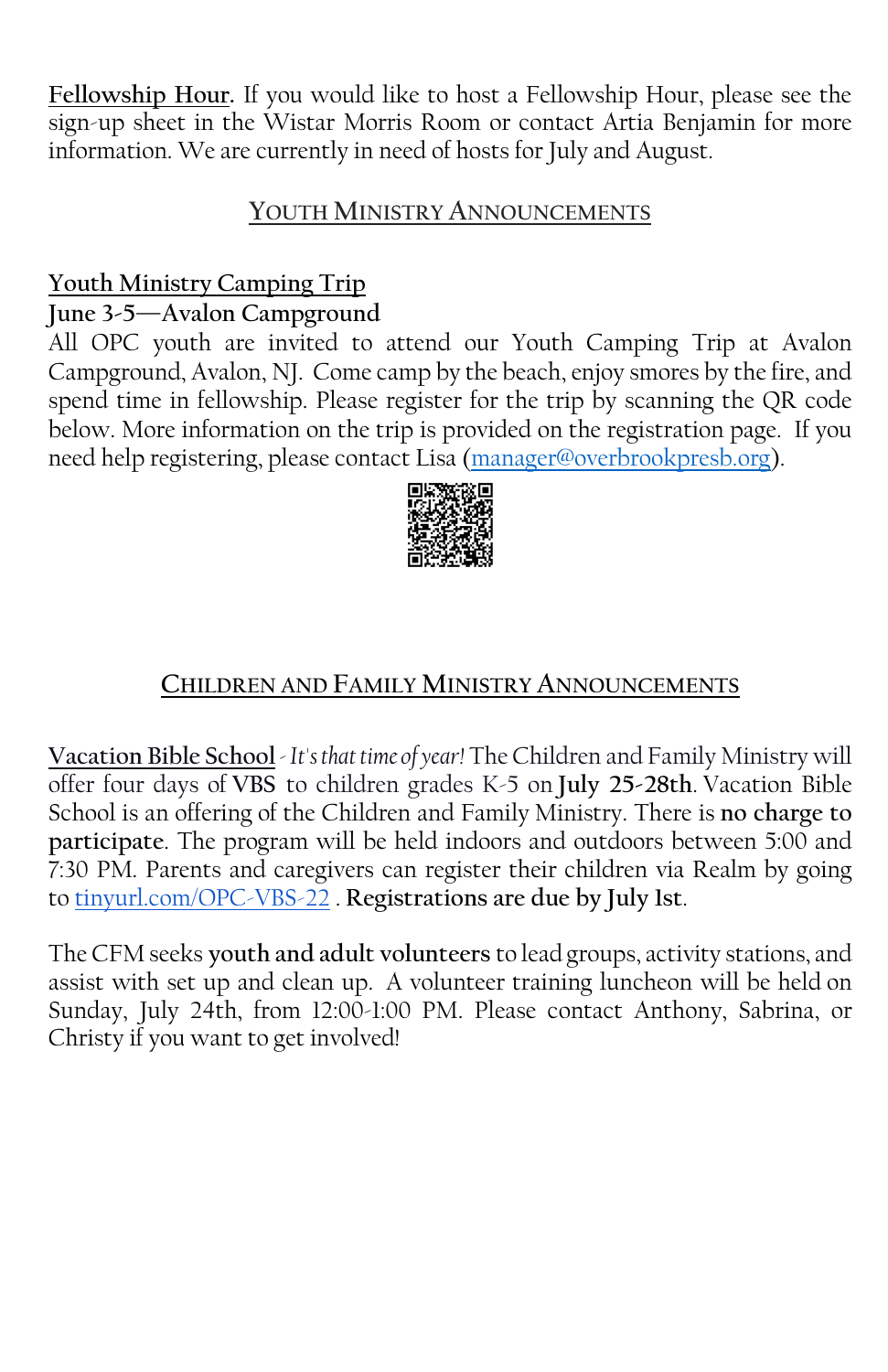#### **RETIRED PERSONS MINISTRY (RPM) ANNOUNCEMENTS**

**RPM Plus!** RPM is growing...and will now be offering small group fellowship, learning, and "doing" activities **in the Chapel**, on Fridays throughout the month. Known as **"RPM Plus,**" the schedule of events will offer a blend of both new and continuing activities each month. **(On Fridays when two sessions are scheduled at different times, participants may elect to attend one or both.)** Join us for these upcoming RPM Plus activities:

**May 27:** 

**10:00 a.m. to noon—**Community Service: Teachers' Teammates. Convener: Nancy Gilhool [\(gilhoolfam@verizon.net\)](mailto:gilhoolfam@verizon.net)

BYO best packing, labelling, and sorting skills as we bundle school supplies for classrooms in low-income school districts. RSVP to Nancy Gilhool. Those who wish may bring a snack or lunch. Beverages will be available.

#### **ONGOING WEEKLY OPPORTUNITIES**

The Work of the Church continues, and we continue to create programming for our community.

**Tuesday Women's Prayer & Support Group—7:30 am** Join **<https://bit.ly/3yxD2F4>** or call 646-558-8656, **Meeting ID: 932 4865 5338**

**Wednesday Bible Study—10:30 am--Both in person and online** Join **<https://tinyurl.com/46n54thm>** or call 646-558-8656

#### **Thursday Vigil for Racial Justice—3:00 pm-5:00 pm**

**Saturday Morning Men's' Group—9:00 am** Join **<https://bit.ly/3hOXg6H>** or call 646-558-8656, **Meeting ID: 920 1485 0418**

**Sunday School—during worship** For children Pre-K through Grade 5, every Sunday except the first of the month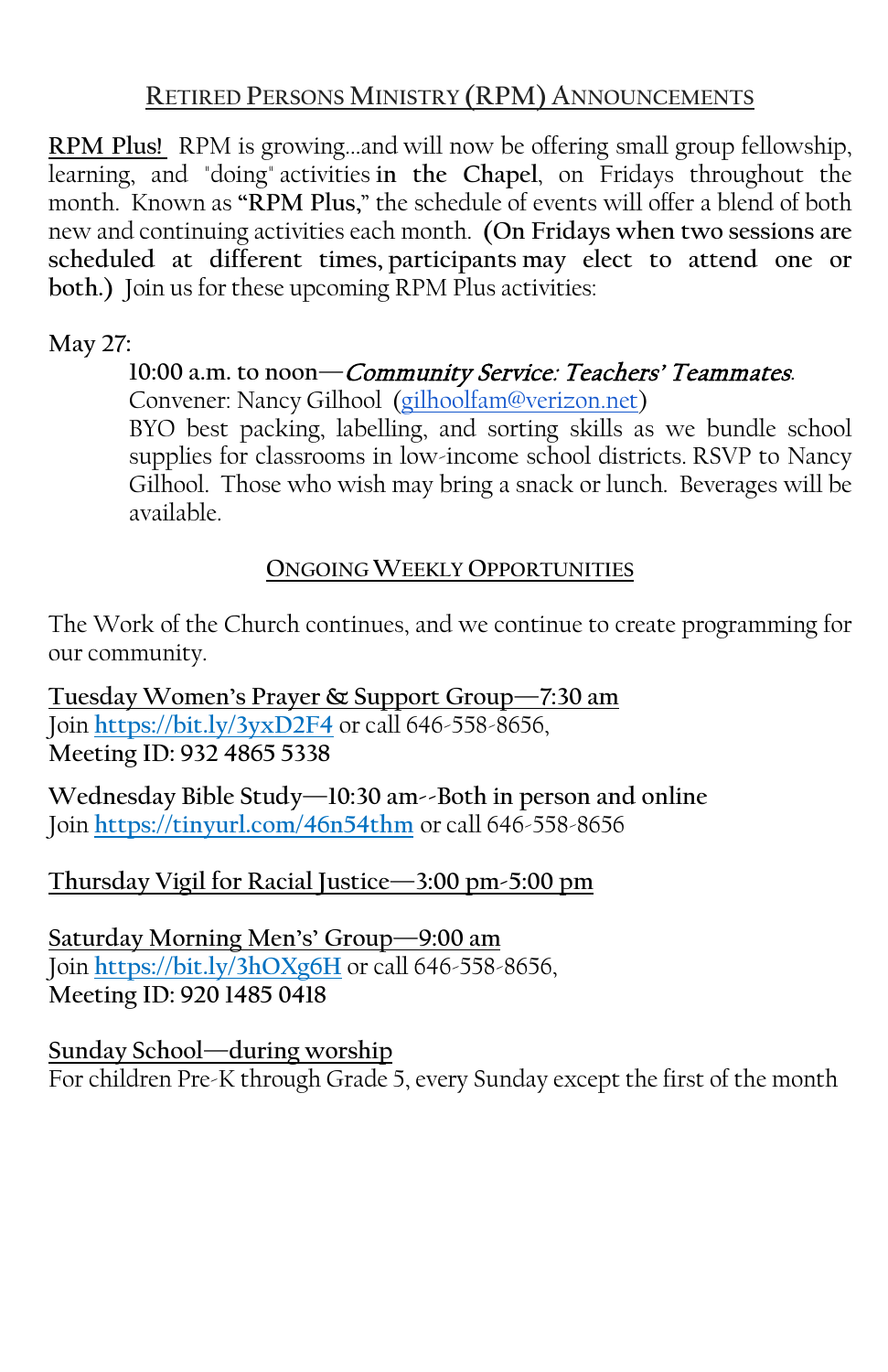### **Prayer List**

- Prayers for comfort and restoration of health for George, Bernadette, and Charlie Schick, who have contracted COVID.
- Prayers of comfort for Olga Hoggard following a recent hospital stay.
- Prayers for restoration of health Susy Brandt, who is recovering from COVID.
- Prayers for Stephanie Morris and her family.
- Prayers for restoration of health for Alan, brother of Terri Hunter.
- Prayers for all who face ongoing health challenges, especially Judy Williamson, Susan Leach, Ernestine Harris, Caroline Skinner, Aqueelah Folwell, Stephanie Stokes, Judy Swartz, Ed Harvey, Alyce Marsh, Ellen Burr, Bill and Jean Long, Terri Carter and Martha.
- Prayers of gratitude and strength for family members who care for multiple generations of loved ones.
- Prayers of hope and strength for all who are experiencing challenges and transitions in their personal and professional lives.
- Prayers of joy and thanksgiving for the members of the OPC Confirmation Class of 2022.

*Please contact Bill Baker (wbaklava@aol.com) or Sharon Parker [\(sharon@overbrookpresb.org\)](mailto:sharon@overbrookpresb.org) to add names to the prayer list.*